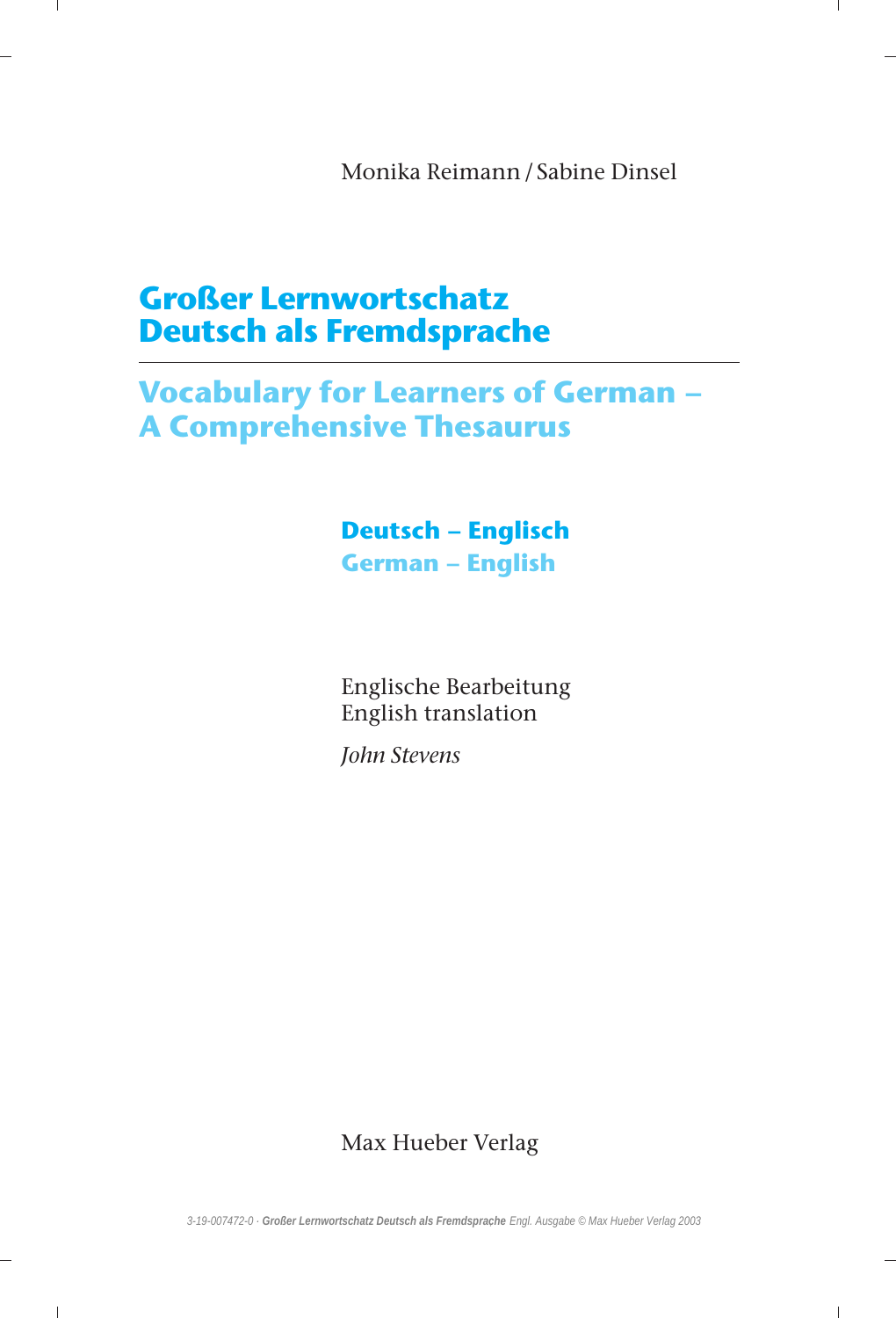## Inhalt **Contents**

|                                                                |                              |                                             | Seite |
|----------------------------------------------------------------|------------------------------|---------------------------------------------|-------|
| <b>Vorwort</b><br><b>Benutzerhinweise/</b><br>Zeichenerklärung |                              | <b>Introduction</b><br>Notes for the user / | 8     |
|                                                                |                              |                                             |       |
|                                                                |                              | <b>Lerntipps</b>                            |       |
|                                                                |                              |                                             |       |
| 1.                                                             | Kontakte / Kommunikation     | <b>Contacts / Communication</b>             | 15    |
| 1.1                                                            | Soziale Kontakte             | Social contacts                             | 16    |
| $1.2$                                                          | Informationsaustausch        | Exchange of information                     | 22    |
| 1.3                                                            | Meinungen                    | Opinions                                    | 24    |
| 1.4                                                            | Vorschläge / Bitten          | Suggestions / Requests                      | 26    |
| 1.5                                                            | Reaktionen                   | Reactions                                   | 28    |
| 2.                                                             | <b>Der Mensch</b>            | <b>Human beings</b>                         | 31    |
| 2.1                                                            | Angaben zur Person           | Personal data                               | 32    |
| 2.2                                                            | Körperteile und Organe       | Parts of the body and organs                | 33    |
| 2.3                                                            | Äußere Erscheinung           | Outward appearance                          | 36    |
| 2.4                                                            | Kindheit und Jugend          | Childhood and youth                         | 39    |
| 2.5                                                            | Erwachsenenalter             | Adult life                                  | 41    |
| 2.6                                                            | Persönlichkeit und Verhalten | Personality and behaviour                   | 43    |
| 2.7                                                            | Sinne und Sinneseindrücke    | Senses and sensory impressions              | 47    |
| 2.8                                                            | Gefühle und Einstellungen    | Feelings and attitudes                      | 51    |
| 2.9                                                            | <b>Ethik und Moral</b>       | Ethics and morality                         | 55    |
|                                                                | 2.10 Persönliche Beziehungen | Human relations                             | 58    |
| 2.11                                                           | Sexualität                   | Sexuality                                   | 63    |
| 2.12                                                           | Leben und Tod                | Life and death                              | 64    |
| 3.                                                             | <b>Die Familie</b>           | <b>The family</b>                           | 67    |
| 3.1                                                            | Verwandtschaft               | Family relations                            | 68    |
| 3.2                                                            | Partnerschaft                | Partnership                                 | 69    |
| 3.3                                                            | Kinder                       | Children                                    | 73    |
| 4.                                                             | <b>Dinge des Alltags</b>     | <b>Everyday life</b>                        | 77    |
| 4.1                                                            | Essen                        | Eating                                      | 78    |
| 4.2                                                            | Trinken                      | Drinking                                    | 85    |
| 4.3                                                            | Rauchen                      | Smoking                                     | 88    |
| 4.4                                                            | Körperpflege                 | Personal hygiene                            | 89    |
| 4.5                                                            | Kleidung                     | Clothing                                    | 91    |
| 4.6                                                            | Einkaufen                    | Shopping                                    | 95    |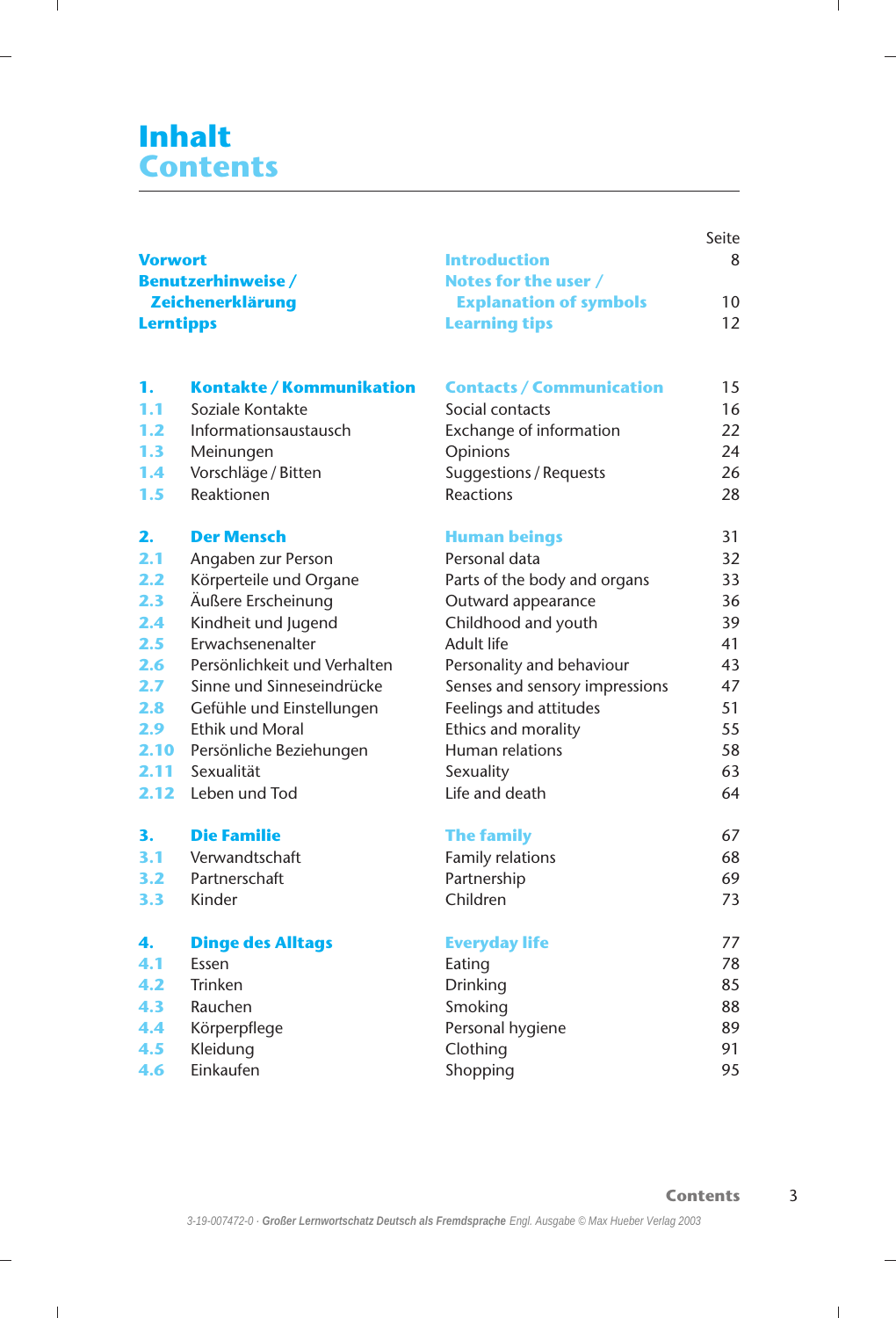| 5.  | <b>Zuhause</b>                             | At home                                 | 99  |
|-----|--------------------------------------------|-----------------------------------------|-----|
| 5.1 | Wohnen                                     | How people live                         | 100 |
| 5.2 | Einrichtung                                | Furnishings                             | 105 |
| 5.3 | <b>Hausarbeit</b>                          | Housework                               | 109 |
| 5.4 | Kochen                                     | Cooking                                 | 111 |
| 6.  | <b>Feste und Freizeit</b>                  | <b>Parties, festivals and free time</b> | 115 |
| 6.1 | Feiertage und Urlaub                       | Holidays                                | 116 |
| 6.2 | Private und öffentliche<br>Feierlichkeiten | Private and public celebrations         | 117 |
| 6.3 | Gesellschaftlicher Umgang                  | Socializing                             | 121 |
| 6.4 | Auswärts essen und trinken                 | Going out to eat and drink              | 124 |
| 6.5 | Unterhaltsames                             | Entertainment                           | 131 |
| 6.6 | Reise und Reiseplanung                     | Travel and travel plans                 | 132 |
| 6.7 | Reiseunterkunft                            | Accommodation                           | 136 |
| 6.8 | Hobbys                                     | <b>Hobbies</b>                          | 139 |
| 6.9 | Sport                                      | Sport                                   | 141 |
| 7.  | <b>Krankheit und Gesundheit</b>            | <b>Illness and health</b>               | 147 |
| 7.1 | Krankheit und gesundheitliche<br>Probleme  | Illness and health problems             | 148 |
| 7.2 | Verletzungen und Unfälle                   | Injuries and accidents                  | 151 |
| 7.3 | Behinderungen                              | <b>Disabilities</b>                     | 153 |
| 7.4 | <b>Beim Arzt</b>                           | At the doctor's                         | 155 |
| 7.5 | <b>Beim Zahnarzt</b>                       | At the dentist's                        | 160 |
| 7.6 | Im Krankenhaus                             | In hospital                             | 162 |
| 7.7 | Gesunde Lebensweise                        | Healthy living                          | 165 |
| 8.  | Staat und staatliche                       | <b>State and government</b>             |     |
|     | <b>Institutionen</b>                       | <b>institutions</b>                     | 169 |
| 8.1 | Staat                                      | State                                   | 170 |
| 8.2 | Demokratie                                 | Democracy                               | 172 |
| 8.3 | Regierung                                  | Government                              | 174 |
| 8.4 | Parteien und Wahlen                        | Parties and elections                   | 177 |
| 8.5 | Internationale Beziehungen                 | International relations                 | 181 |
| 8.6 | Wirtschaft                                 | Economy                                 | 183 |
| 8.7 | Steuern                                    | Taxation                                | 190 |
| 8.8 | Sozialstaat                                | Welfare state                           | 192 |
| 8.9 | Recht und Gesetz                           | Law                                     | 193 |

- 
- 8.9 Recht und Gesetz Law
- 8.10 Polizei Police 199
- 8.11 Militär 1988 Military 1998 Military 201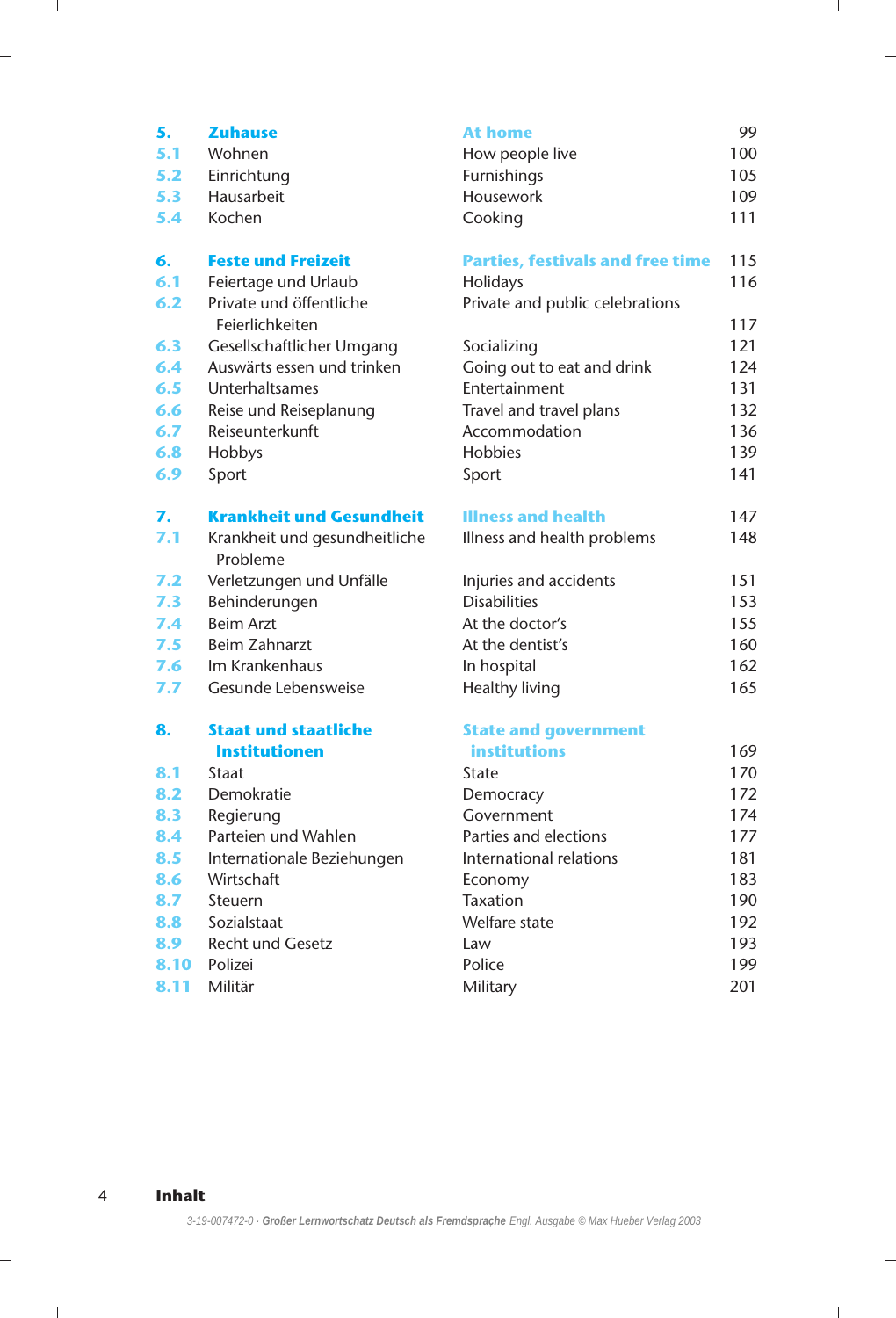| 9.   | <b>Politische und soziale Fragen</b> | <b>Political and social issues</b> | 207 |
|------|--------------------------------------|------------------------------------|-----|
| 9.1  | Politische Probleme                  | Political problems                 | 208 |
| 9.2  | Arbeitsmarkt / Beschäftigung         | Labour market / Employment         | 209 |
| 9.3  | Multikulturelles Zusammenleben       | Living together in a multicultural | 213 |
|      |                                      | community                          |     |
| 9.4  | Mann und Frau                        | Man and woman                      | 216 |
| 9.5  | Soziale Sicherheit                   | Social security                    | 216 |
| 9.6  | Armut                                | Poverty                            | 219 |
| 9.7  | Alhohol und Drogen                   | Alcohol and drugs                  | 220 |
| 9.6  | Kriminalität                         | Crime                              | 223 |
| 10.  | <b>Bildung</b>                       | <b>Education</b>                   | 227 |
| 10.1 | Bildungseinrichtungen                | <b>Educational establishments</b>  | 228 |
|      | 10.2 Fächer und Fertigkeiten         | Subjects and skills                | 231 |
| 10.3 | Abschlüsse und Qualifikationen       | Exams and qualifications           | 232 |
| 10.4 | Lehren und Lernen                    | Teaching and learning              | 235 |
| 10.5 | Im Unterricht                        | In class                           | 238 |
|      |                                      |                                    |     |
| 11.  | <b>Kulturelles Leben</b>             | <b>Cultural life</b>               | 241 |
| 11.1 | <b>Bildende Kunst</b>                | Fine arts                          | 242 |
| 11.2 | Architektur                          | Architecture                       | 247 |
|      | 11.3 Fotografie                      | Photography                        | 249 |
| 11.4 | Musik und Tanz                       | Music and dance                    | 251 |
| 11.5 | Theater und Film                     | Theatre and cinema                 | 256 |
| 11.6 | Literatur                            | Literature                         | 262 |
| 11.7 | Philosophie                          | Philosophy                         | 265 |
| 11.8 | Religion                             | Religion                           | 267 |
| 12.  | <b>Wissen und Wissenschaft</b>       | <b>Knowledge and science</b>       | 273 |
| 12.1 | Wissen                               | Knowledge                          | 274 |
|      | 12.2 Forschung                       | Scientific research                | 277 |
|      | 12.3 Mathematik                      | <b>Mathematics</b>                 | 280 |
|      | 12.4 Physik                          | Physics                            | 284 |
|      | <b>12.5</b> Chemie und Biochemie     | Chemistry and biochemistry         | 287 |
|      | 12.6 Biologie                        | Biology                            | 289 |
|      | 12.7 Medizin                         | Medicine                           | 293 |
|      | 12.8 Psychologie                     | Psychology                         | 297 |
|      | 12.9 Soziologie                      | Sociology                          | 299 |
|      | 12.10 Geschichte                     | <b>History</b>                     | 301 |
|      | 12.11 Geologie                       | Geology                            | 302 |
| 13.  | <b>Welt der Technik</b>              | <b>The World of technology</b>     | 307 |
| 13.1 | Technik                              | Technology                         | 308 |
| 13.2 | Produktion                           | Manufacturing                      | 309 |
| 13.3 | Elektrizität                         | Electricity                        | 311 |
| 13.4 | In der Werkstatt                     | In the workshop                    | 313 |
|      |                                      |                                    |     |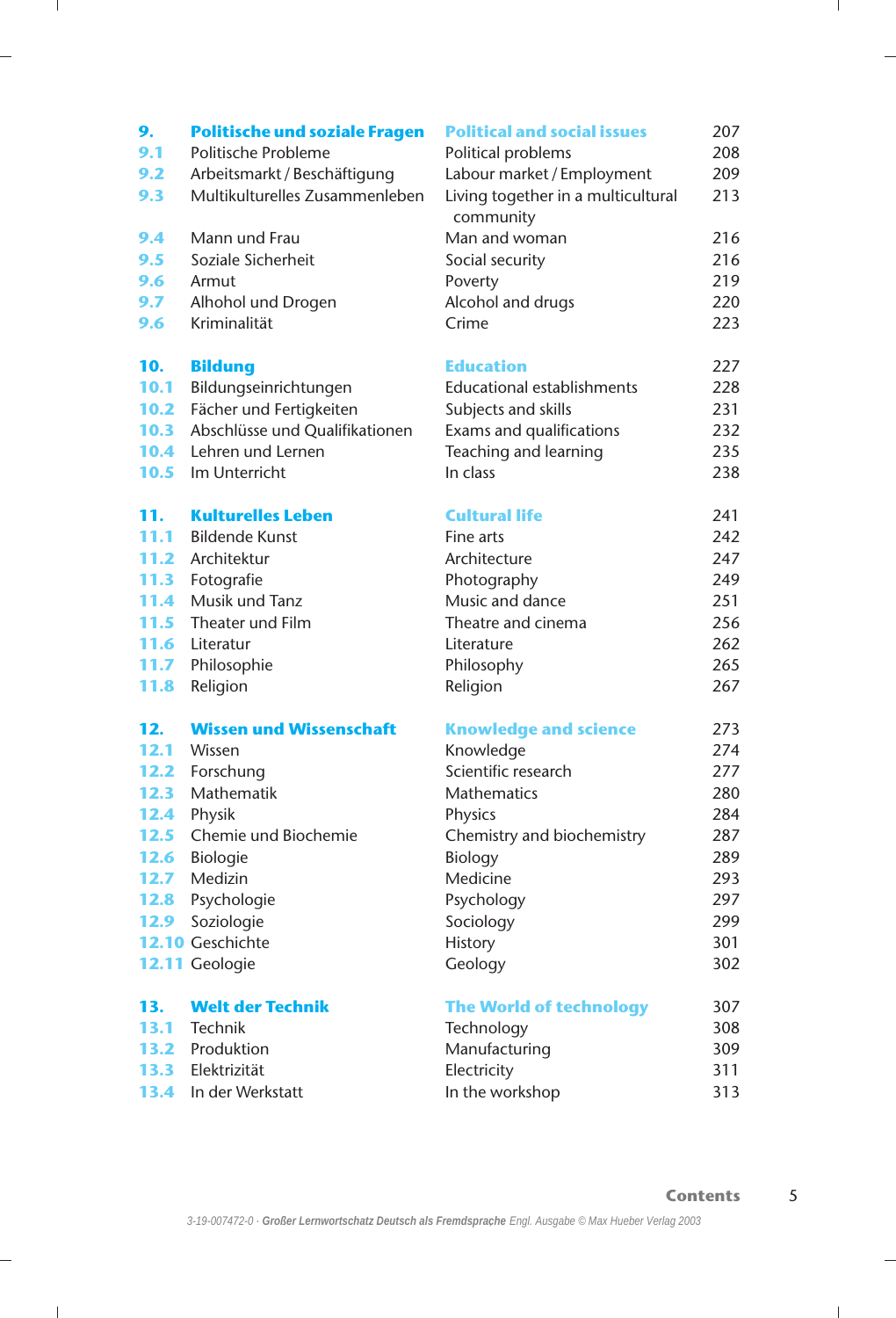| 14.  | <b>Verkehr</b>                       | <b>Transport</b>                             | 317 |
|------|--------------------------------------|----------------------------------------------|-----|
| 14.1 | Straßenverkehr und<br>Kraftfahrzeuge | Road traffic and vehicles                    | 318 |
| 14.2 | Mit der Bahn unterwegs               | Rail travel                                  | 324 |
| 14.3 | Öffentliche Verkehrsmittel           | Public transport                             | 327 |
| 14.4 | Mit dem Flugzeug unterwegs           | Air transport                                | 329 |
| 14.5 | Mit dem Schiff unterwegs             | Travel by ship                               | 331 |
| 15.  | <b>Zeit, Raum, Menge</b>             | <b>Time, space, quantity</b>                 | 335 |
| 15.1 | Zeit                                 | Time                                         | 336 |
| 15.2 | Raum                                 | Space                                        | 341 |
| 15.3 | Menge                                | Quantity                                     | 343 |
| 16.  | <b>Stadt und Land</b>                | <b>Town and country</b>                      | 347 |
| 16.1 | In der Stadt                         | In the city                                  | 348 |
|      | 16.2 Auf dem Land                    | In the country                               | 349 |
| 16.3 | Landwirtschaft                       | Agriculture                                  | 351 |
|      | 16.4 Tiere                           | Animals                                      | 353 |
| 16.5 | Pflanzen                             | Plants                                       | 358 |
| 17.  | <b>Erde und Weltraum</b>             | The earth and space                          | 363 |
| 17.1 | Kontinente, Meere, Seen, Flüsse      | Continents, oceans, lakes, rivers            | 364 |
| 17.2 | Wetter und Klima                     | Weather and climate                          | 365 |
| 17.3 | Naturkatastrophen                    | Natural disasters                            | 368 |
| 17.4 | Umweltschutz                         | Conservation and environmental<br>protection | 369 |
| 17.5 | Astronomie und Raumfahrt             | Astronomy and space travel                   | 371 |
| 18.  | <b>Information und</b>               | <b>Information and</b>                       |     |
|      | <b>Kommunikation</b>                 | communication                                | 375 |
| 18.1 | Informationsquellen                  | Sources of information                       | 376 |
| 18.2 | Buchhandel und Verlagswesen          | Booktrade and publishing                     | 379 |
| 18.3 | Presse                               | Press                                        | 383 |
| 18.4 | Rundfunk und Fernsehen               | Radio and television                         | 388 |
|      | <b>18.5</b> Telefon und Fax          | Telephone and fax                            | 390 |
| 18.6 | Computer, Internet und E-Mail        | Computer, internet and e-mail                | 395 |
| 18.7 | <b>Briefe und Post</b>               | Letters and mail                             | 399 |
| 18.8 | Korrespondenz                        | Correspondence                               | 402 |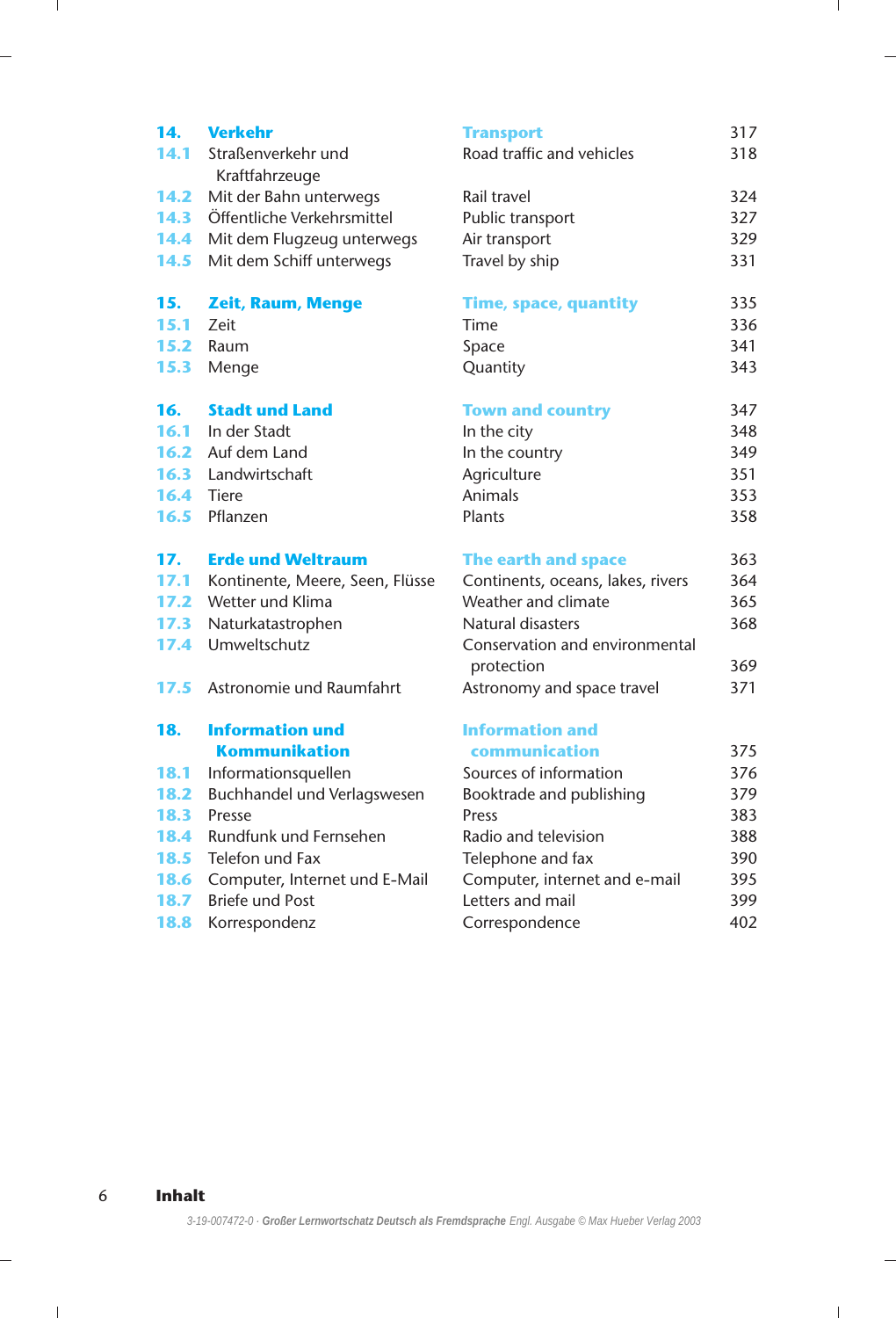|                | 19. Wirtschaft und                   | <b>Economy and business life</b>  | 407 |
|----------------|--------------------------------------|-----------------------------------|-----|
|                | Geschäftsleben                       |                                   |     |
|                | <b>19.1</b> Unternehmen und ihre     | Companies and their organization  |     |
|                | Organisation                         |                                   | 408 |
| 19.2           | Marketing                            | Marketing                         | 411 |
|                | 19.3 Vertrieb                        | <b>Sales</b>                      | 414 |
|                | <b>19.4</b> Finanzen und Bankverkehr | Finance and banking               | 416 |
| 19.5           | Berufe                               | <b>lobs</b>                       | 420 |
|                | 20. Im Büro                          | In the office                     | 425 |
|                | 20.1 Am Arbeitsplatz                 | At work                           | 426 |
| 20.2           | Kommunikation am Arbeitsplatz        | Communication at work             | 433 |
|                | Österreich                           | <b>Austria</b>                    | 439 |
|                | Österreichische Standardvarianten    | <b>Austrian standard variants</b> | 445 |
| <b>Schweiz</b> |                                      | <b>Switzerland</b>                | 451 |
|                | Schweizerische Standardvarianten     | <b>Swiss Standard variants</b>    | 458 |
|                | <b>Englisches Register</b>           | <b>English index</b>              | 463 |
|                | <b>Deutsches Register</b>            | <b>German index</b>               | 499 |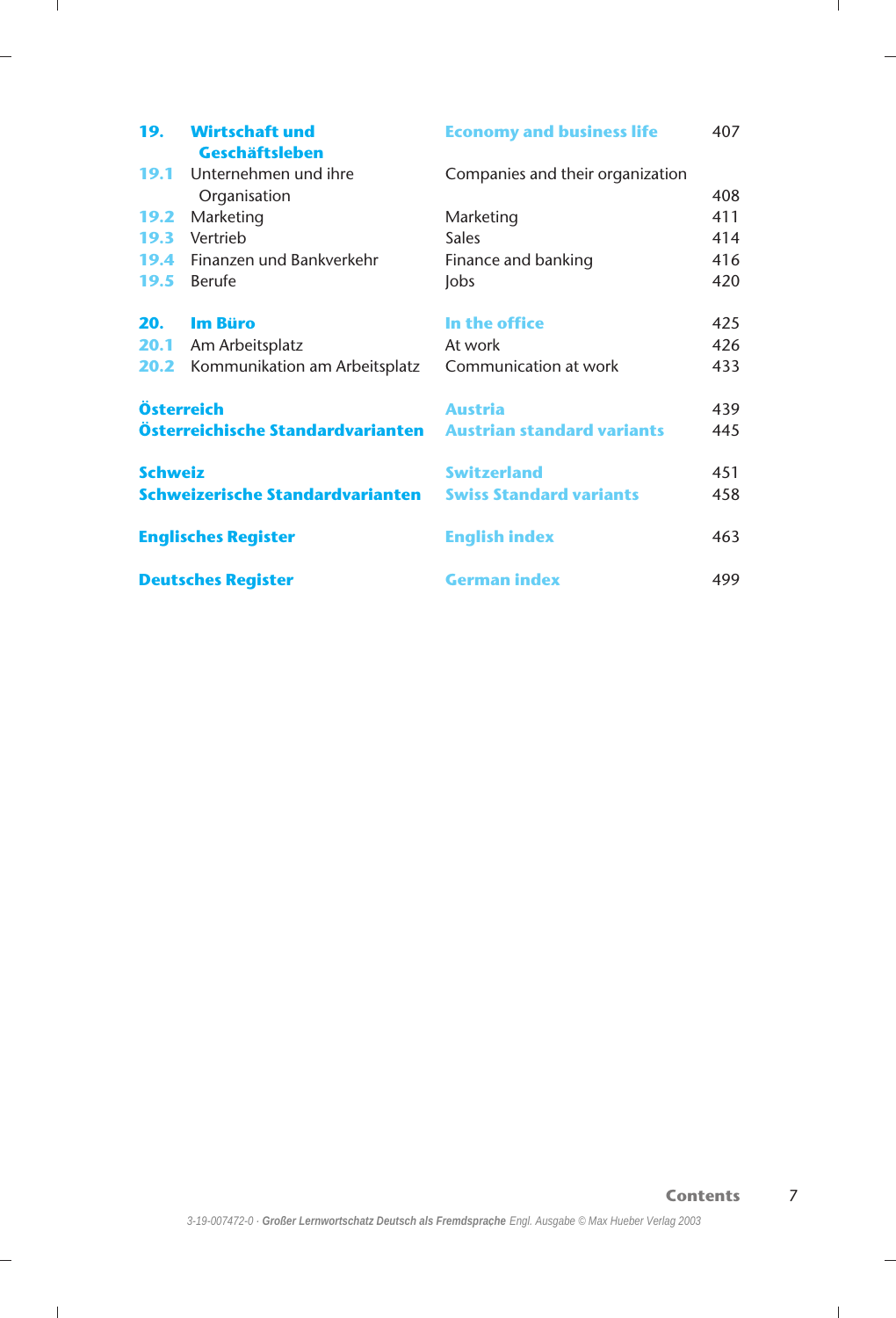### Vorwort Introduction

The Großer Lernwortschatz Deutsch als Fremdsprache is an up-to-date, comprehensive and highly efficient tool for learning vocabulary and fulfils all requirements of a modern approach to language learning.

The Großer Lernwortschatz Deutsch als Fremdsprache is designed for both adult and younger learners, at elementary, intermediate and advanced level, who want to revise, consolidate, extend and/or reinforce their knowledge of German vocabulary.

With roughly 15,000 entries, the Großer Lernwortschatz Deutsch als Fremdsprache provides an extensive vocabulary base and an ideal foundation on which to build. It will enable you to get equipped for a trip to a German-speaking country, master communicative situations at work, at school, and in everyday private life, and prepare for exams.

The Großer Lernwortschatz Deutsch als Fremdsprache is ideally suited to the needs of self-study learners, but can also be used to complement classroom learning from the middle of elementary level on (level A2 in the European Framework of Reference for Language Learning and Teaching).

The vocabulary that is part of the vocabulary list for the Certificate of German (= level B1 in the European reference framework) is highlighted with an asterisk\* to make it easily identifiable.

The Großer Lernwortschatz Deutsch als Fremdsprache is organized in thematic areas and sub-areas. Major headwords, i.e. important words that typically belong to the topic area, are highlighted in colour to make them easy to find.

To ensure prompt and efficient access, there are separate English and German indexes at the back of the book with chapter number references which will enable learners to search for specific terms and gain easy access to the relevant words of the given topic area. To ensure that the indexes remain clearly structured and easy to use, they include only the main entries and their English translations.

#### Why are the words grouped according to topic areas?

Psychological research into learning and memory shows that language learners remember better when they encounter and learn words in fields and in meaningful contexts. So, instead of simple vocabulary entries, there are lots of example sentences showing how the words can occur in a concrete communicative situation.

The thematic arrangement in conjunction with the alphabetical index is moreover considerably more user-friendly. As the user finds all the relevant words, functional phrases and idiomatic expressions and cultural information related to a specific situation in one place.

For example, if you go out to a restaurant to eat, the following words, idiomatic expressions and cultural information may be useful: Ist hier noch frei?/Bezahlen, bitte. / s Menü / Wieviel Trinkgeld soll ich geben? etc.